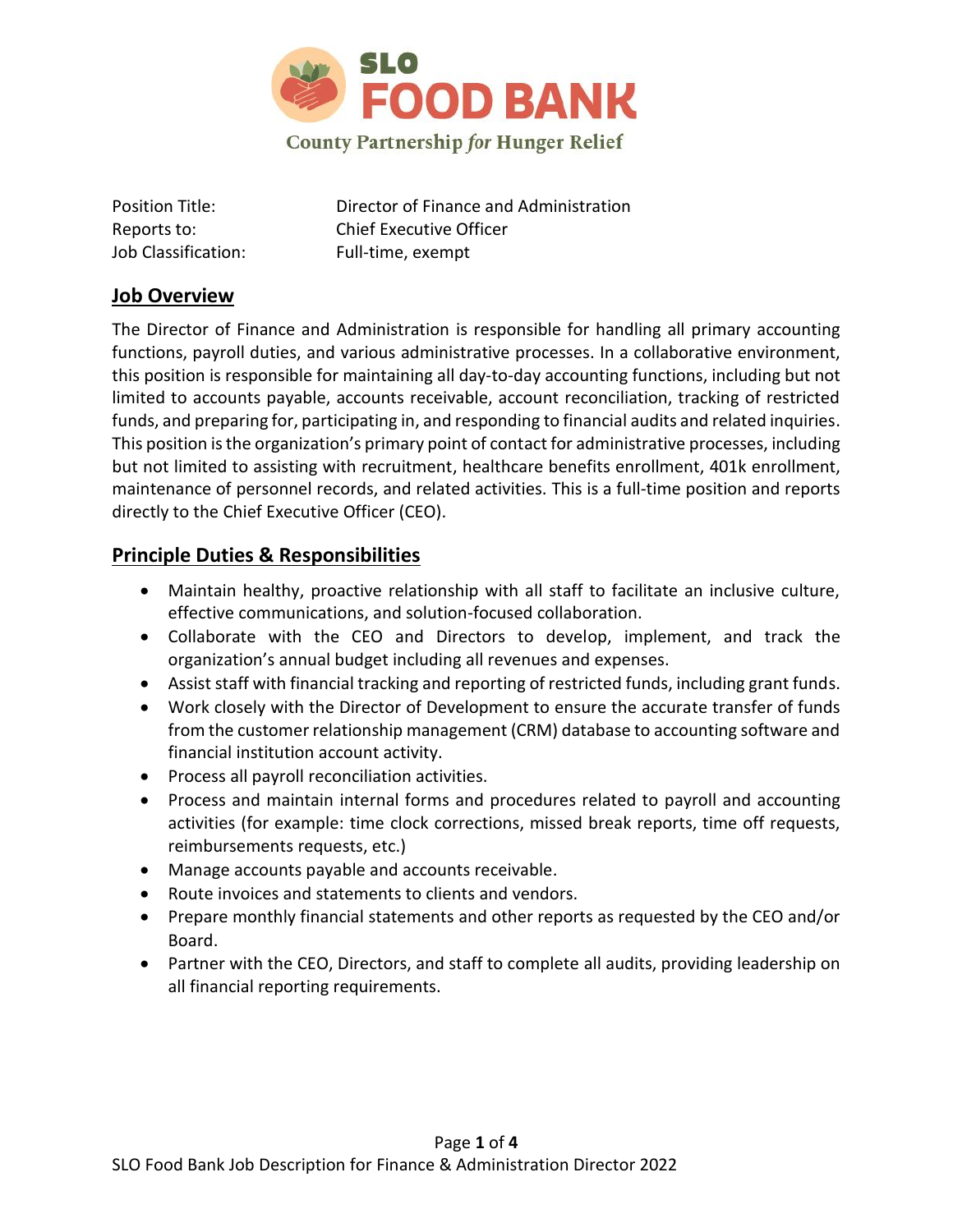- Function as organization's lead for maintaining systems that support employee recruitment, onboarding, personnel records management, and related activities such as ensuring completion with annual performance reviews, required training, and document updates. (Note: the SLO Food Bank receives professional human resource guidance and support through a contract with a third-party organization. This position is focused on supporting human resources processes, not providing human resource professional guidance.)
- Manage and maintain sensitive personnel and financial documents.
- Other duties and responsibilities as assigned by the CEO.

## **Qualifications**

The ideal applicant will have the following qualifications:

- Passion for the SLO Food Bank Mission.
- Demonstrated skill and experience in business accounting, with nonprofit accounting experience highly desirable.
- Excellent presentation skills and ability to present complex information to staff, executive management, and the Board of Directors.
- Comfortable and effective in public speaking, written, and oral communications, and interpersonal relations.
- A good listener who actively seeks opinions of others to make informed decisions; consultative; able to inspire confidence and trust.
- Ability to work effectively with others to resolve conflicts and build consensus.
- Ability to interact effectively with individuals of diverse backgrounds, experiences, and personalities.
- Excellent decision making and organizational skills.
- Proficient computer skills including systems for budget (QuickBooks and Excel) and general office programs including the Microsoft 365 Suite (e.g., Outlook, Word, Teams, Planner, SharePoint).
- Ability to work in a busy office with constant interruptions, including ability to pay continual attention to detail and accuracy when composing and proofing written materials.
- Ability to handle confidential information with a high level of discretion.
- Strong emotional intelligence to be able to handle pressure and to respond to the needs of others under pressure.
- High level of interpersonal skills and knowledge of how to work effectively and professionally with both co-workers and external supporters and clients.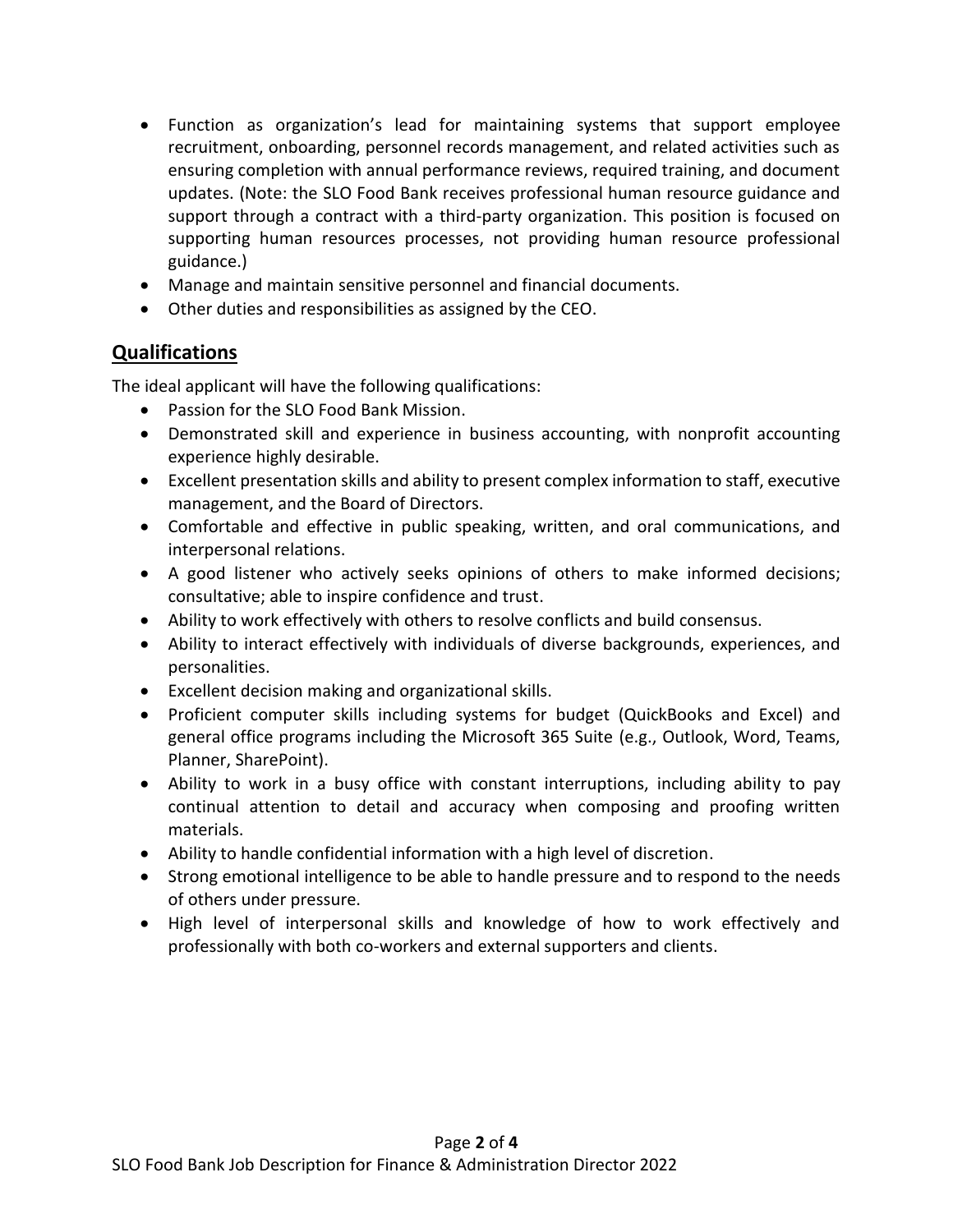## **Distinguishing Characteristics**

- Teamwork Contributes harmoniously as member of the SLO Food Bank team.
- Compassion Genuinely cares about providing compassionate services to people in need. Is kind to all.
- Embraces Diversity Gives respect to all people at all times without exception.
- Hard Working Is a self-starter, completes tasks, and is dependable.
- Mentor / Coach Seeks opportunities to develop the potential of all staff in a comfortable, mission and values driven manner.

#### **Requirements**

Must possess:

- Bachelor's degree, a focus on accounting is highly preferred.
- Minimum 3 years' experience in accounting in a position with significant accounting autonomy and/or leadership.
- Extensive experience and competence working with QuickBooks (Note: SLO Food Bank currently uses QuickBooks Premiere 2021).
- Solid understanding of organizational charts of accounts.
- Experience processing payroll preferred, but not required.
- Strong organizational and problem-solving abilities.
- Strong written and verbal communication skills.
- Customer service experience.

# **Salary and Benefits**

- \$78,000 per year
- 10 paid holidays per year
- 12 paid vacation days per year (vacation accrual escalates based on years of service as detailed in the Employee Handbook)
- 80 hours of paid sick leave (prorated for first year of employment based on start date)
- Eligible for employer subsidized healthcare benefits
- Eligible for participation in optional 401k plan, with employer matching 50% of employee's annual contribution up to a total organizational match of 3% of annual salary
- Working with an amazing team in providing life enhancing care to our most vulnerable neighbors

# **Work Conditions / Physical Demands**

The position is based out of the SLO Food Bank's offices at 1180 Kendall Road, San Luis Obispo, CA, and works alongside a dedicated group of approximately 30 staff and thousands of volunteers. Position includes office and outdoor work, including extended time operating a computer. Since this position processes checks, bills, and other sensitive physical documents, this position requires presence at the SLO Food Bank administrative facility. Remote work for some